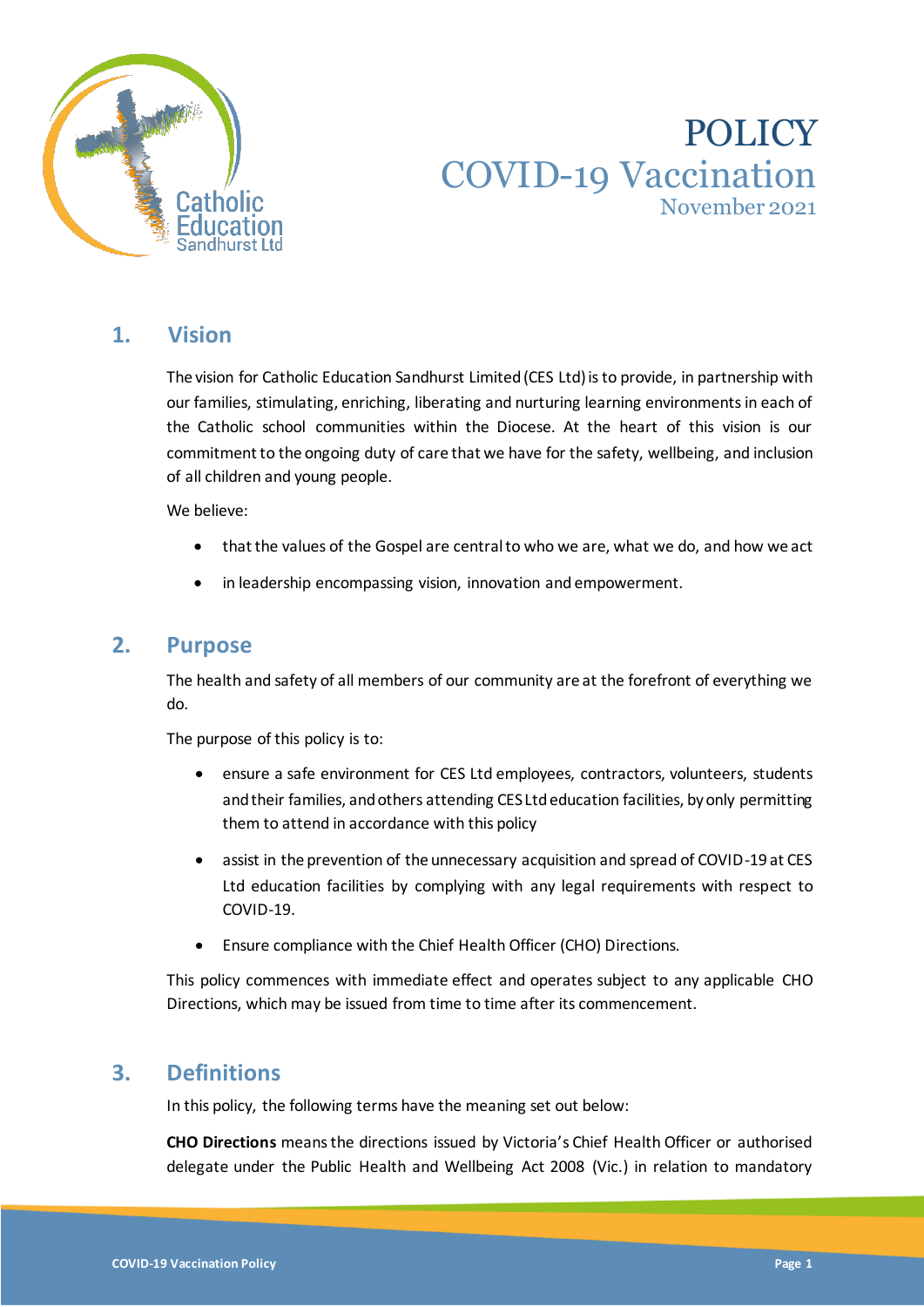vaccination requirements, including the COVID-19 Mandatory Vaccination (Specified Facilities) Directions (No. 13), as in force at the relevant time.

**Critical unforeseen circumstance** means a circumstance that CES Ltd could not reasonably have foreseen nor planned for which results in a critical need for staff.

**Education worker** means:

- any person employed by CES Ltd (whether on an ongoing, fixed-term or casual basis)
- any person contracted to work at a CES Ltd education facility and who will, or may, be in close proximity to children, students or staff (whether or not they are engaged by CES Ltd), including casual relief teachers, IT personnel and National Disability Insurance Scheme providers and auditors, but does not include delivery personnel
- students on placement
- staff of any other entity who attends a CES Ltd education facility
- volunteers who attend a CES Ltdeducation facility and who work in close proximity to children, students or staff (including parent helpers).

**Emergency situation** means a situation where it is reasonably apparent to CES Ltdthat medical treatment is necessary, as a matter of urgency, to:

- save a person's life;
- prevent serious damage to a person's health
- prevent a person from suffering or continuing to suffer significant pain or distress.

**Excepted person** means an education worker who holds certification from an approved medical practitioner which states that they are unable to receive a dose, or a further dose, of a COVID-19 vaccine due to either:

- a medical contraindication
- an acute medical illness (including where the person has been diagnosed with SARS-CoV-2) and the certification provided is within the effective date specified by the medical practitioner or six months from the date of certification, whichever is earlier.

**Fully vaccinated** means, in respect to an education worker, that the education worker has received two doses of a COVID-19 vaccine and, where applicable, a booster vaccination when required.

**CES Ltd** for the purpose of administering this policy, means authorised CES Ltd employees and Principals of CES Ltd schools.

**CES Ltd education facility** means a CES Ltd school, a CES Ltd office or a facility providing outside school hours care for students.

**Medical contraindication** means one of the following contraindications to the administration of a COVID-19 vaccine:

• anaphylaxis after a previous dose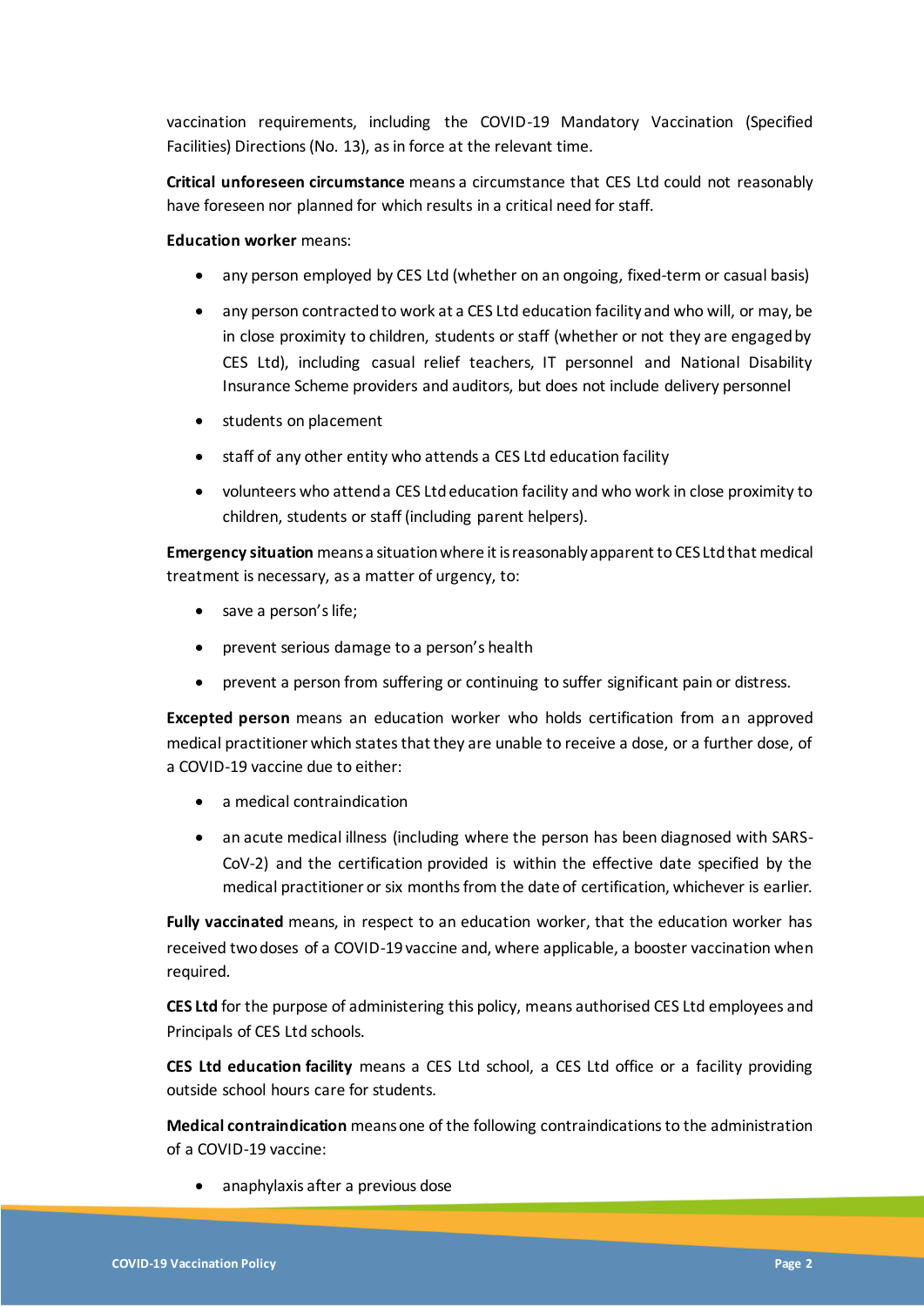- anaphylaxis to any component of the vaccine, including polysorbate or polyethylene glycol
- in relation to AstraZeneca: a history of capillary leak syndrome or thrombosis with thrombocytopenia occurring after a previous dose
- in relation to Comirnaty or Spikevax: myocarditis or pericarditis attributed to a previous dose of either Comirnaty or Spikevax
- the occurrence of any other serious adverse event that has been attributed to a previous dose of a COVID-19 vaccine by an experienced immunisation provider or medical specialist (and not attributed to any other identifiable cause; and has been reported to state adverse event programs and/or the Therapeutic Goods Administration).

#### **Medical practitioner means:**

- a general practice registrar on an approved 3GA training placement
- a public health physician
- an infectious disease physician
- a clinical immunologist
- a general practitioner who is vocationally registered
- a general practitioner who is a fellow of the Royal Australian College of General Practitioners (RACGP)
- a general practitioner who is a fellow of the Australian College of Rural and Remote Medicine (ACRRM)
- a paediatrician; or,
- a medical practitioner who is a fellow of the Royal Australasian College of Physicians.

**Partially vaccinated** means, in respect to an education worker, that the education worker has received one dose of a COVID-19 vaccine and is not an excepted person.

**Premises** has the same meaning as in the Public Health and Wellbeing Act 2008 (Vic.) but does not include an education worker's ordinary place of residence.

**Unvaccinated** means, in respect to an education worker, that the education worker has not received a dose of a COVID-19 vaccine and is not an excepted person.

**Vaccination status** means whether an education worker is fully vaccinated, partially vaccinated, unvaccinated or an excepted person.

### **4. Scope**

This policy applies to education workers.

The obligations imposed on CES Ltd by the CHO Directions in relation to the vaccination of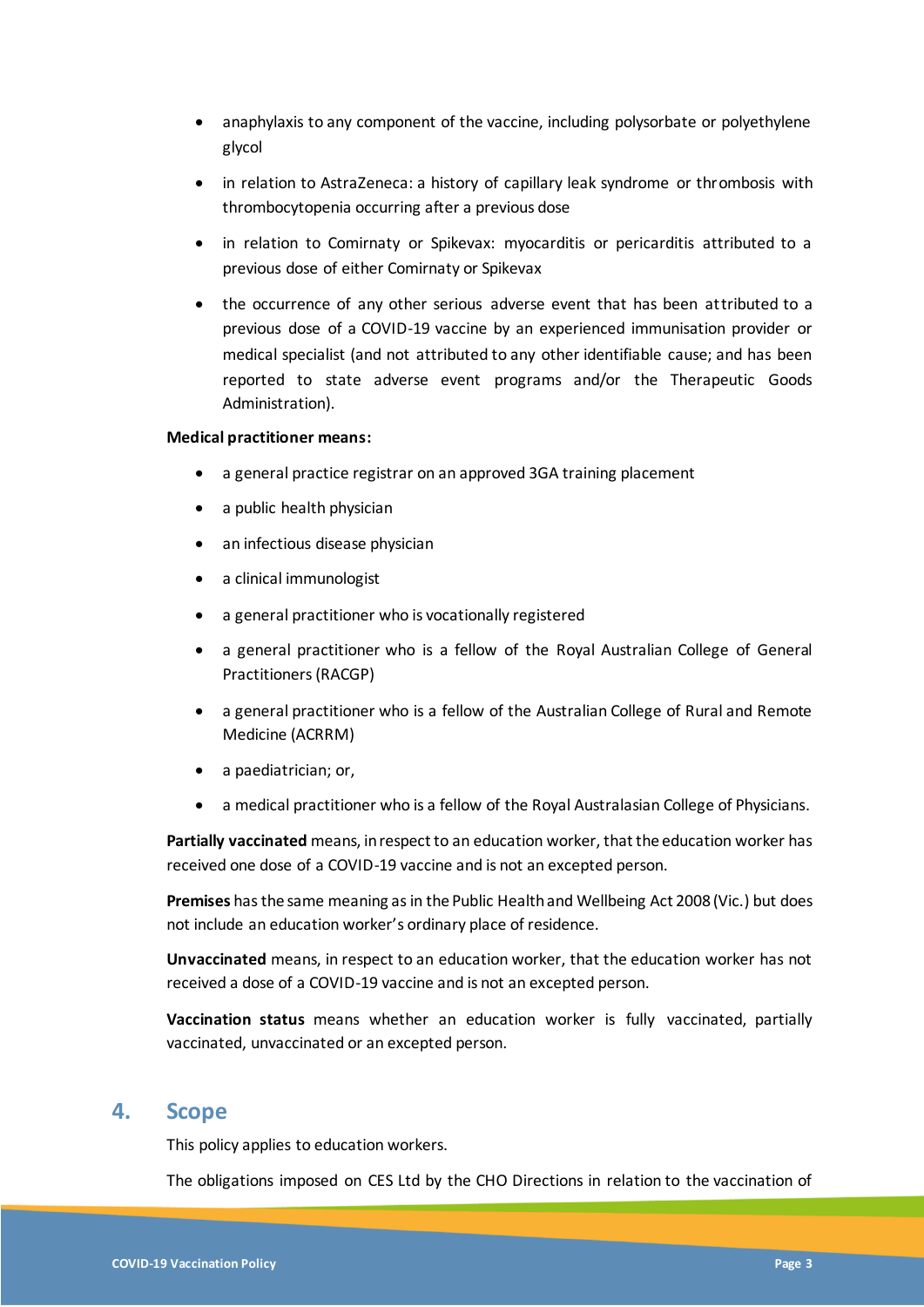education workers are explained in this policy.

As a condition of attendance at the premises of a CES Ltdeducation facility, education workers are required to read and accept the terms of this policy.

### **5. Principles**

#### **5.1 Vaccination Status**

In accordance with CES Ltd' obligations under the CHO Directions, CES Ltd is obliged to, and will, collect, record and hold information about the vaccination status of any education worker who is, or may be, scheduled to work at a CES Ltd education facility on or after 18 October 2021.

If an education worker is partially vaccinated on or after 18 October 2021, CES Ltd is obliged to, and will, in addition to information about their vaccination status, collect, record and hold information about whether that education worker has a booking to receive a second dose of a COVID-19 vaccine by 29 November 2021, which will result in the education worker becoming fully vaccinated.

If an education worker is unvaccinated on or after 18 October 2021, CES Ltd is obliged to, and will, in addition to information about their vaccination status, collect, record and hold information about whether that education worker has a booking to receive a first dose of a COVID-19 vaccine by 25 October 2021, which will result in the education worker becoming partially vaccinated.

Any information provided to CES Ltd by an education worker in accordance with this policy will be treated confidentially for the purpose of determining compliance with this policy and to enable CES Ltd to comply with its obligations under the CHO Directions.

#### **5.2 Evidence of Vaccination Status**

CES Ltd will accept either of the following as evidence of vaccination status:

- a certificate of immunisation (including a COVID-19 digital certificate)
- an immunisation history statement obtained from the Australian Immunisation Register.

#### **5.3 Privacy**

Subject to the CHO Directions, information provided about an education worker's vaccination status in accordance with this policy will be handled by CES Ltdin accordance with the Catholic Education Commission of Victoria Ltd (CECV) Data Collection Statement.

#### **5.4 Attendance on the Premises of a CES Ltd Education Facility**

The CHO Directions oblige CES Ltd to take all reasonable steps to ensure that, on or after 18 October 2021, an education worker who is unvaccinated does not enter, or remain on, the premises of a CES Ltd education facility for the purposes of working on those premises unless an exception under the CHO Directions applies.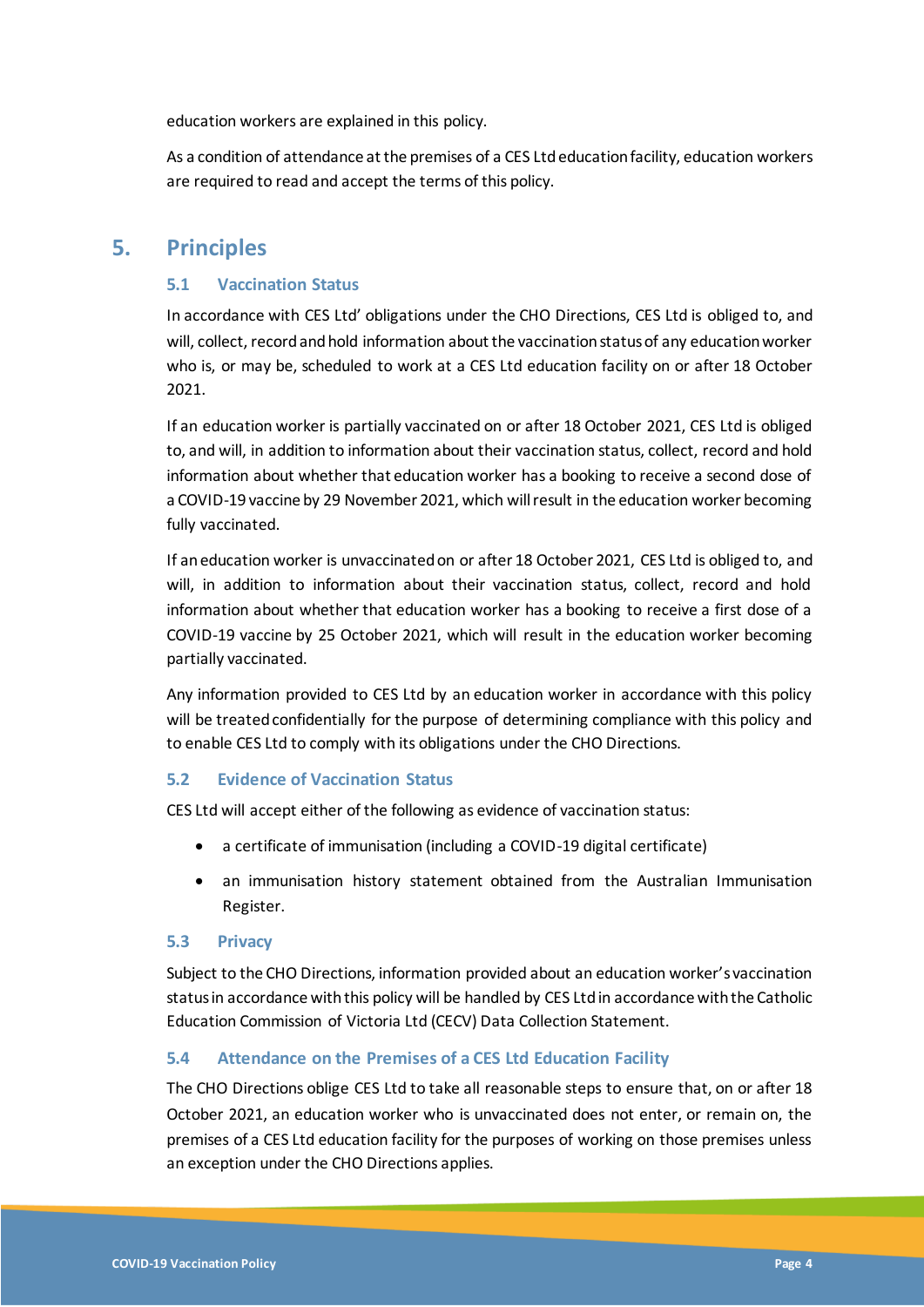If an education worker does not provide information about their vaccination status, CES Ltd will, in accordance with the CHO Directions, treat that education worker as unvaccinated when considering whether they may enter or remain on the premises of any CES Ltd education facility for the purposes of working at the CES Ltd education facility.

Commencing on 18 October 2021, unless permitted by the terms of this policy, unvaccinated education workers, and any education worker in respect of which CES Ltd does not have information about their vaccination status, must not enter or remain on the premises of any CES Ltd education facility for the purposes of working at the CES Ltd education facility.

Excepted persons may enter or remain on the premises of a CES Ltdeducation facility for the purpose of working on those premises.

#### **5.5 Exception**

Between 18 October 2021 and 25 October 2021, CES Ltd may permit an unvaccinated education worker to enter or remain on the premises of any CES Ltd education facility for the purposes of them working at the CES Ltd education facility if they have a booking to receive a first dose of a COVID-19 vaccine on or before 25 October 2021, which will result in them becoming partially vaccinated.

#### **5.6 Exceptional Circumstances Exception**

At any time, an education worker, regardless of their vaccination status, is permitted to attend the premises of any CES Ltd education facility even if CES Ltd has not collected information about their vaccination status, if one or more of the following exceptional circumstances set out in the CHO Directions applies:

- 1. an education worker is required to fill a vacancy to provide urgent care, to maintain quality of care and/or continue essential operations at a CES Ltdeducation facility due to an emergency situation or a critical unforeseen circumstance
- 2. an education worker is required to attend a CES Ltd education facility to respond to an emergency at the facility
- 3. an education worker is required to perform urgent and essential work at a CES Ltd education facility to protect the health and safety of education workers or members of the public, or to protect assets or infrastructure
- 4. an education worker is required to:
	- (i) carry out assessments of an oral or performance examination as part of the Victorian Certificate of Education or International Baccalaureate; or
	- (ii) work as a venue coordinator for those examinations.

In the event of exceptional circumstances (1) to (4), CES Ltdmust take all reasonable steps to ensure that the education worker remains on the premises of the CES Ltd education facility only for the period necessary to respond to the exceptional circumstance.